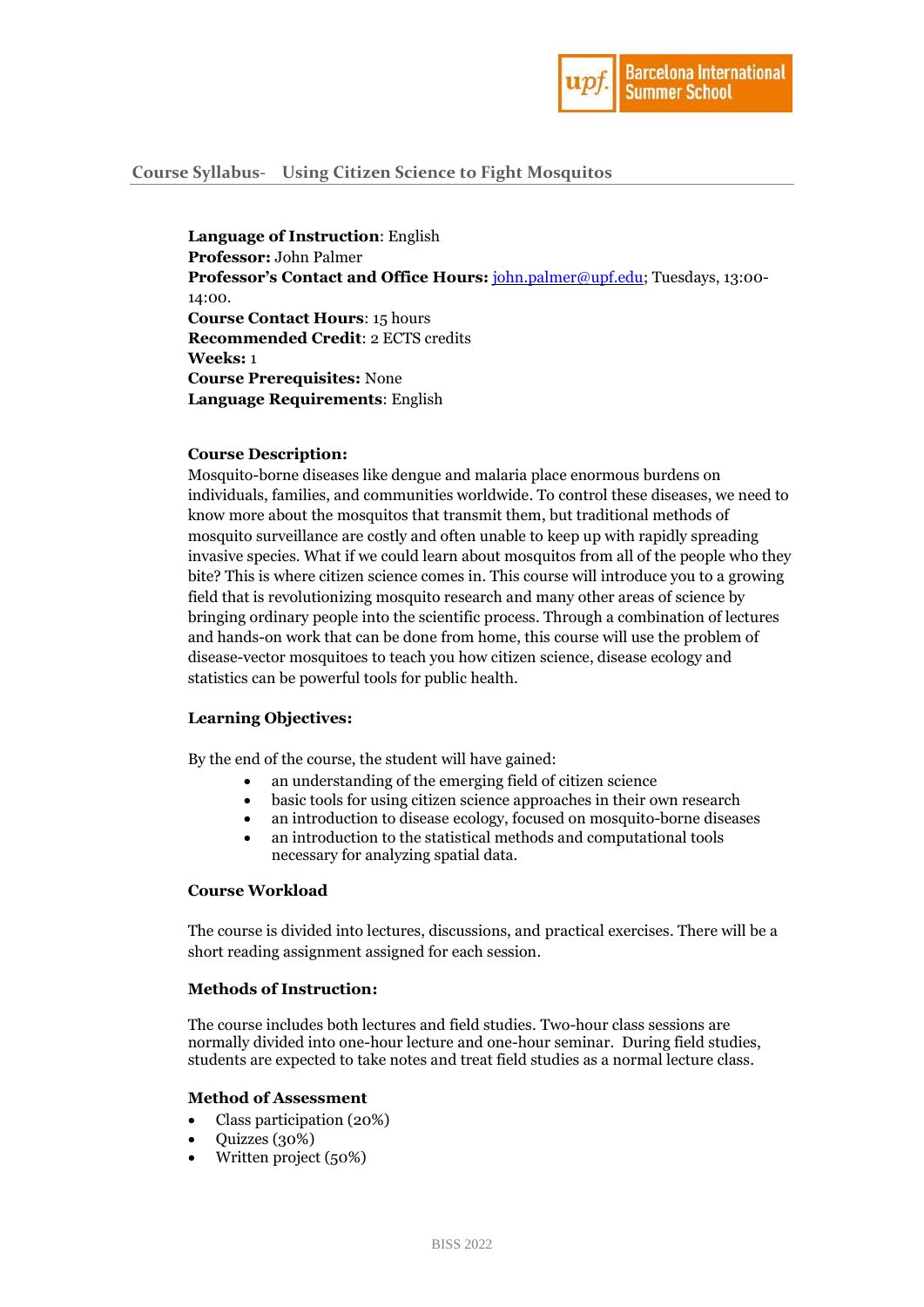

# **Absence Policy**

Attending class is mandatory and will be monitored daily by professors. The impact of absences on the final grade is as follows:

| <b>Absences</b>       | <b>Penalization</b>                        |
|-----------------------|--------------------------------------------|
| Up to one (1) absence | 2 points subtracted from final grade (on a |
|                       | 10 point scale).                           |
| Two (2) absences      | The student receives an INCOMPLETE         |
|                       | for the course                             |

The BISS attendance policy does not distinguish between justified or unjustified absences. The student is deemed responsible to manage his/her absences.

Emergency situations (hospitalization, family emergency, etc.) will be analyzed on a case by case basis by the Academic Director of the UPF Barcelona International Summer School.

## **Classroom Norms:**

- · No food or drink is permitted.
- · There will be a ten-minute break during the class.
- · Students must come to class fully prepared.

# **Course Contents:**

## **Session 1: The problem**

- Mosquito-borne diseases.
- Traditional research and surveillance methods and their limits

### **Session 2: Citizen science overview**

- History and philosophy
- Technological developments and networked citizen science
- Applying citizen science to the mosquito problem

# **Session 3: Citizen science techniques**

- System overview
- Mobile and web application development
- Servers and databases
- Ethics, privacy, and data security

# **Session 4: Analyzing data**

- Errors, biases and corrections
- Data use scenarios
- Spatial statistics
- Cross-validation
- Computational tools

### **Session 5: Synthesis and future directions**

- Global Mosquito Alert
- Pitfalls and limits
- Broader applications